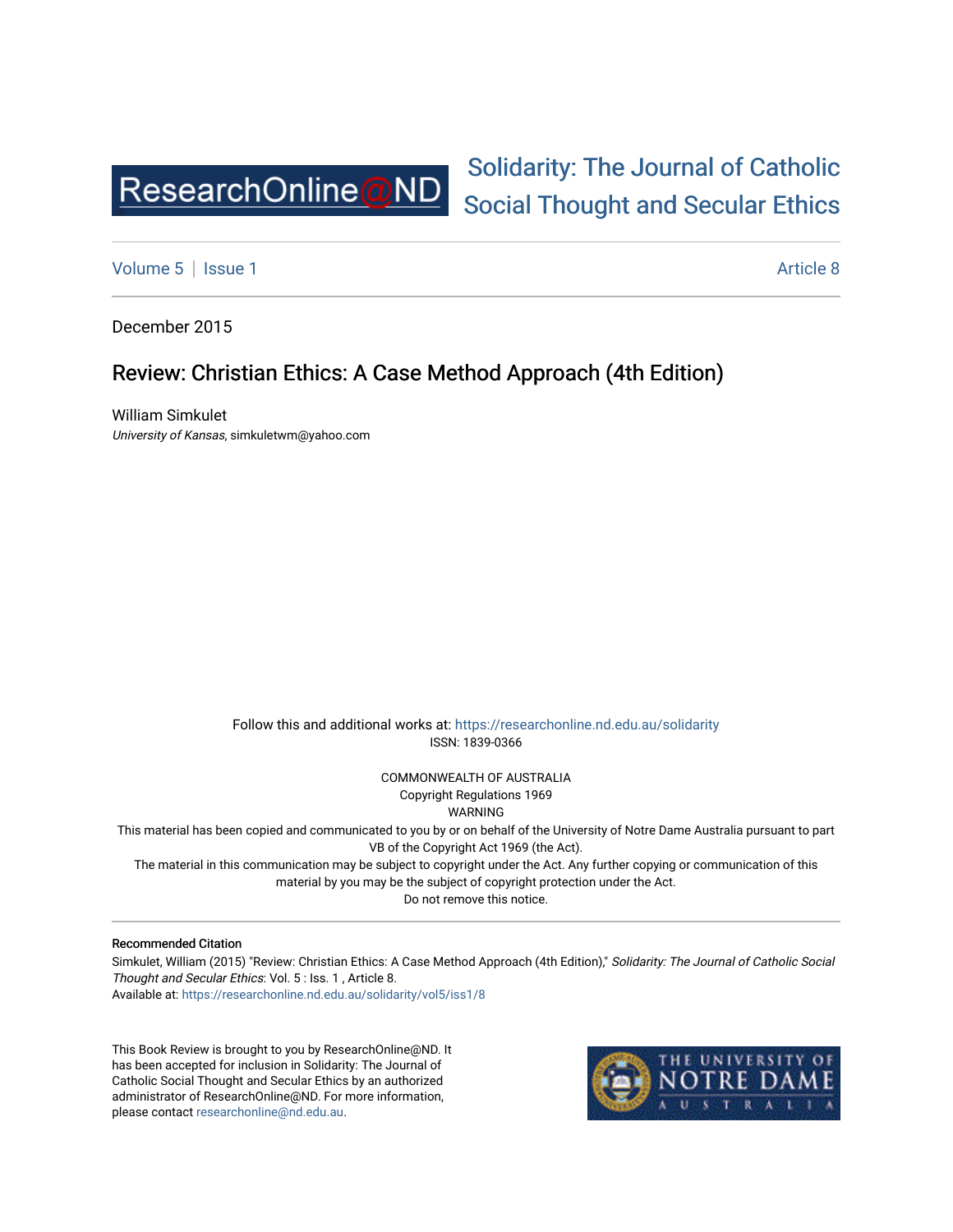Review: Christian Ethics: A Case Method Approach (4th Edition)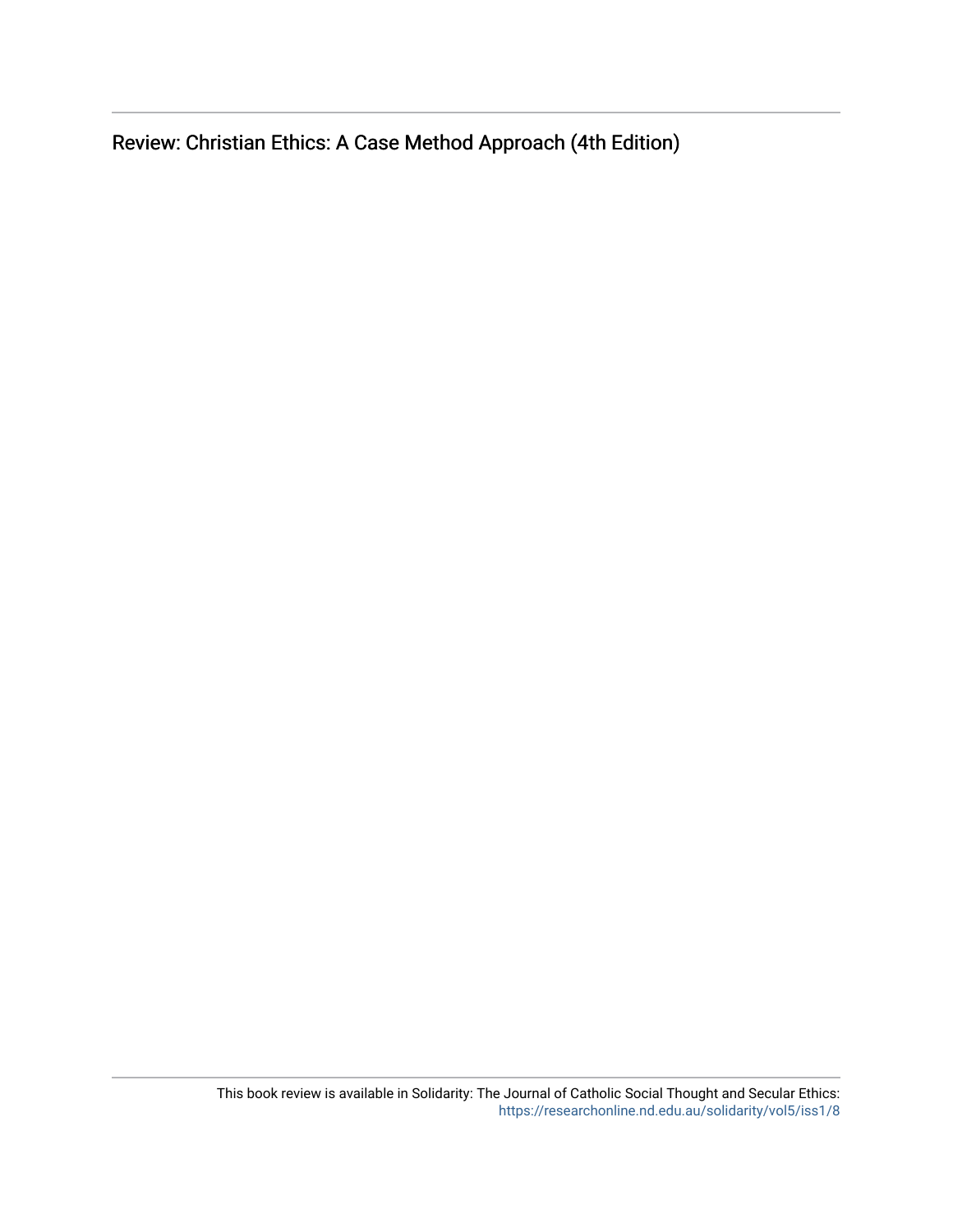## **Review:** *Christian Ethics: A Case Method Approach, 4th edition*

William Simkulet

Laura A. Stivers, Christine E. Gudorf, James B. Martin-Schramm, *Christian Ethics: A Case Method Approach (4th Edition)*, Orbis Books, New York, 2012, 304 pages, RRP \$26.00.

Case studies offer an engaging and compelling method for studying applied ethics. *Christian Ethics: A Case Method Approach, 4th edition* aims to follow this formula and provide a model for critical thinking and ethical problem solving aimed at undergraduate students. In this, I fear it falls far short of both expectations and its authors' goals.

Traditional case study collections are designed as much to teach students critical thinking and ethical reflection skills as they are to raise the issue of contemporary moral challenges in order to prepare students for handling not just those problems, but unexpected moral questions. Cases deal with moral problems that have no easy, commonsense answers, and the reader is given compelling reasons to support either choice. The goal is for students to pick out morally relevant reasons, identify a subset of those reasons that they find particularly compelling, and be able to take a stance on what the agents in the cases ought to do. Later cases may include red herrings, or multiple moral questions, so as to keep the reader on her toes. This collection bucks this tradition; each of the cases discusses is needlessly complex, riddled with a number of moral dilemmas of varying scale and scope - from trivial to absurd. Often times even the authors seem unclear about which of the moral problems they mean to address in each case. In one case, the authors ask whether a young married couple - David and Linda - should stay together. David, an alcoholic, has recently resumed drinking and beating his wife - because he is unemployed, while Linda - who was sexually abused by her grandfather - hates sex, but asks her friend "Can there be a real marriage without sex?" This case is listed under the heading "Family."

After each case is a commentary section, often times divided into small sections dealing with different moral issues raised in the case. The authors are reluctant to offer substantive, well thought-out recommendations. These sections fail to adopt a common format that more traditional case study collections adopt, where in two authors might take opposing sides of a moral debate, and argue the protagonists in the case ought to act in one way or another, citing reasons and general principles, followed by a third section that contrasts these responses and summarizes the morally relevant details of the case.

One might expect this book to offer a substantive Christian approach to ethics, to cite the virtues or advantages Christianity brings to ethical analysis. This is not the case here. The "Christian" in "*Christian Ethics*" mainly refers to the protagonists featured in the case studies. In many of these cases, the protagonists are the epitome of Christian virtue and compassion whose moral dilemma comes either from competing moral obligations, or from external sources. In other cases, the protagonists are deeply flawed persons, but come ready with an intimate familiarity with church doctrine and history - although often they do not know how to apply this encyclopedic knowledge to the problem at hand. Furthermore, they are often deeply involved with the church and its various support systems. Because the protagonists are often so keenly aware of Christianity's position, authors in the commentary section cannot sensibly appeal to Christian ideals to offer solutions to their problems.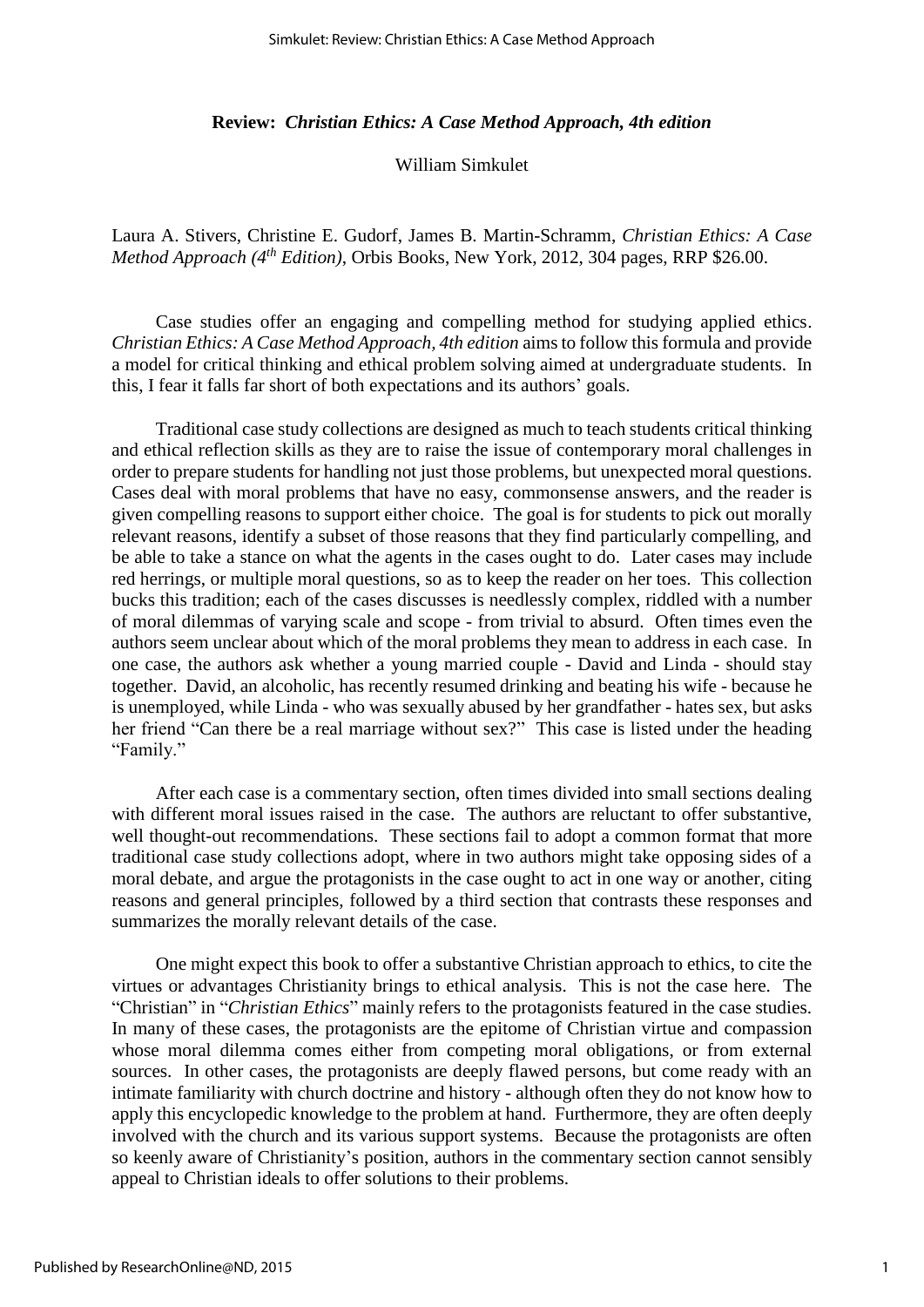There are 16 cases in this book, each loosely categorized under eight topics - family, violence, poverty, environment, business, health, sexuality, and death. There is a substantial amount of overlap between the topics, a problem exacerbated by the author's tendency raise a cluster of moral problems within a single case. For much of the book, the authors are silent on the big, contemporary moral issues, instead focusing on small clusters of personal and professional problems, many of which have *clear* answers, and few of which would be particularly engaging to students taking either an introductory or advanced course on ethics. Only in the last three cases do the authors discuss euthanasia, abortion, and gay marriage; the rest of the book focuses on substantially less controversial moral dilemmas. This is, perhaps, the great failing of this collection - burying a small subsection of the numerous emerging issues in bioethics at the end of the book. The commentary on the final three cases is one of the high points of this book. The authors make it clear, in no uncertain terms, that these topics are ones about which there can be reasonable disagreement in the Christian community. They offer an evenhanded, well-reasoned analysis of certain biblical interpretations and traditions in a way that stands in sharp contrast to certain hateful stereotypical views that have all too often become synonymous with Christianity in the media.

The most persistent hallmark of this book is that in each of the cases discussed, there is simply far too much going on. The authors bury the central moral problem of most cases under a mountain of unrelated or secondary moral problems -sometimes problems more controversial than the one they seek to focus on. The authors compound this by breaking the cases into nondescript episodes detailing the minutia of the protagonist's journey to deal with one or more of these moral problems, featuring an ever growing cast of characters, often identified by title, first, and last name... and the occasional irrelevant back story. Furthermore, these supporting characters only exist to pile on additional moral concerns that distract from the main issue. In one case a same sex couple is seeking to get married on campus, and we follow them through their various meetings with church and campus officials, all of whom express their support for the couple, but mention challenges *they* face, such as about how the welcoming priest cannot perform a same-sex ceremony without approval from his superiors, or the school administrators who, again, express their desire to help, then express how donations to the school have gone down recently because of complaints about the homosexuality occurring on campus. Fortunately the commentary section of this case deals solely with the issue of same sex marriage, rather than focusing on issues of professional obligation in and outside of the church. Still, this case would have been more direct and compelling had it focused on the issue at hand; perhaps from the perspective of a church official whom has never paid much attention to the church's teachings on homosexuality, but receives a request to marry two upstanding women in his congregation - to each other! We could follow this protagonist as he gets advice from other professionals that he works with, and as he researches what Christian and secular moral scholars have said on the subject. Such a case could have been followed by nearly the same commentary section, and yet would raise the relevant moral questions more succinctly.

I cannot recommend this book as the cornerstone of an applied ethics course, but it is worth noting that several of the commentaries - notably the last three - offer a fair and responsible Christian analysis of some of the most important and controversial moral questions often discussed in such courses. This analysis contrasts nicely with the over-simplified, stereotypical, and too often rigidly dogmatic treatment of these topics that have unfairly and unfortunately become associated with Christianity - a stance that some introductory students take as uncontroversial, and sometimes raise. If the authors craft cases with a sharper focus, and structure the commentary with the same focus and diligence as the commentary found in

2